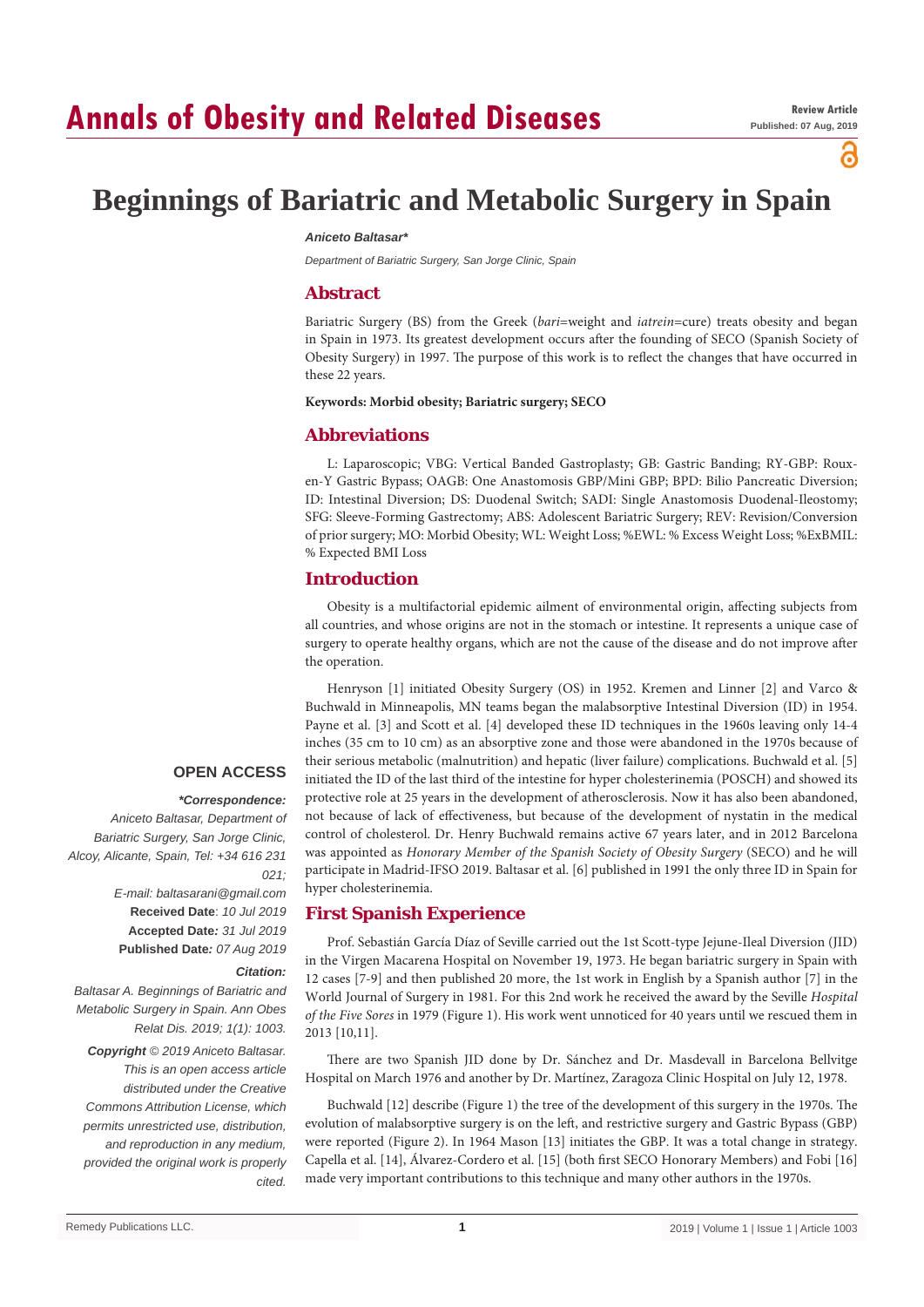

Baltasar AB et al. [17] performed in June 17, 1977 the first Masontype GBP in Spain. Vara [18], De la Cruz [19] and Sitges and Laporte [20] wrote in Spain about ID in hyper cholesterinemia and GBP in obesity.

Scopinaro et al. [21], *a tireless researcher and clinician*, initiated experimental and clinical gastrectomy with Bilio Pancreatic Diversion (BPD) in 1976 [22,23]. He is the leader and "*father of European bariatric surgery*" and participated in multiple congresses and publications. His combined mixed a technique of gastrectomy plus BPD as the most effective for treating obesity [24]. He is an Honorary Member of SECO and the *only foreign Outstanding Achievement Award winner* (OAAW) of the American Association of Metabolic and Bariatric Surgery (ASMBS).

DBP became a very popular and was a commonly used technique in Spain. Larrad and Sánchez [25-28] published extensively on a modification of their own and other authors used this technique in Zaragoza [29-32], Santander [33,34] and Barcelona.

Mason [35] "father of BS" published in 1982, 18 patients on vertical banded gastroplasty (VBG) and it was the *1st great revolution* by making OS "easy and affordable".

Baltasar [36] in 1984 broadcasts in RTVE the 1<sup>st</sup> Spanish documentary in MO entitled "JJ Soriano more moral than the Alcoy man". With IMC-52 and that blocked the telephone lines of the



Reopening of the vertical staple-line was a serious disadvantage of the VBG because it cancels out the restrictive effect of the operation. Baltasar [38] in 1989 described the separation with staples between gastric tube and major curvature and did not have a single recanalization in 100 cases. McLean et al. [39] used the same technique three years later. Alcoy's Andreo et al. [40] describes the typical radiological "*peanut deformity*" of the VBG.

Many Spanish surgeons performed VBG [41-43]. Baltasar et al. [44] published his first 100 cases in 1990 with excellent results, but 5 years later he reviewed the same patients and describes it as a "*frustrated hope*" [45,46]. And two years later this technique was abandoned.

Belachew [47,48] in Belgium initiated on 1/09/1993 laparoscopy the *2nd revolution in bariatrics* with the *1st Laparoscopic Adjustable Gastric Band* (LAGB) operation.

Favretti et al. [49] performed on September 27, 1995 the 1st LAGB operation in Spain at Madrid "La Paz" Hospital (Figure 3) assisted by Masdevall/Baltasar.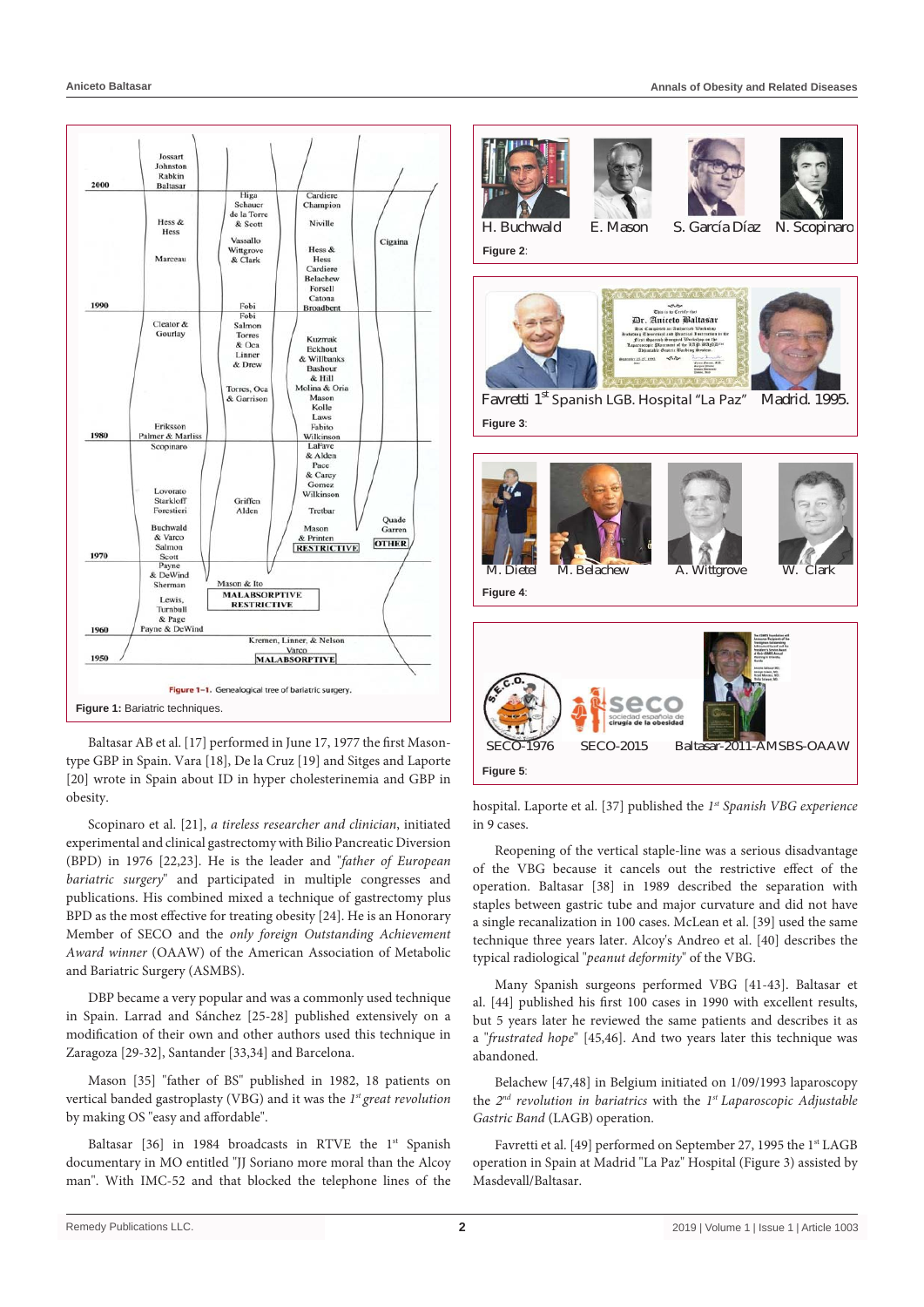### **Table 1:** SECO founding members.

| 1              | Aniceto Baltasar    | Alcoy         |
|----------------|---------------------|---------------|
| $\overline{2}$ | Juan Pujol          | Barcelona     |
| 3              | Miquel A. Carbajo   | Valladolid    |
| 4              | Santiago Tamames    | Madrid        |
| 5              | Carlos Escalante    | Santander     |
| 6              | Horacio Urquijo     | Madrid        |
| 7              | Cándido Martínez    | Vitoria       |
| 8              | Francisco Arlandis  | Alcoy         |
| 9              | Rafael Bou          | Alcoy         |
| 10             | Miguel A Calvo Ros  | Bilbao        |
| 11             | Antonio Alastrué    | Badalona      |
| 12             | Eugenio Urquijo     | Madrid        |
| 13             | Carlos Cerquella    | Madrid        |
| 14             | Felipe de la Cruz   | Madrid        |
| 15             | Mario García        | Madrid        |
| 16             | Luis García Vallejo | Santiago      |
| 17             | Federico Leruite    | Granada       |
| 18             | Juan Machuca        | La Coruña     |
| 19             | José Mª Recio       | Barcelona     |
| 20             | Carlos Masdevall    | Barcelona     |
| 21             | Salvador Serrano    | <b>Burgos</b> |
| 22             | Tomeu Feliú         | Gerona        |
| 23             | Antonio Soro        | Mallorca      |
| 24             | Antonio Martín      | Madrid        |
| 25             | Mariano Martínez    | Zaragoza      |
|                |                     |               |

#### **Table 2:** SECO Presidents.

| 1 | Dec 1997   | Aniceto Baltasar Torrejón       |
|---|------------|---------------------------------|
| 2 | May 2001   | Cándido Martínez Blázquez       |
| 3 | Oct 2004   | José Carlos Fernández-Escalante |
| 4 | April 2007 | Antonio José Torres García      |
| 5 | April 2011 | Carles Masdevall Noquera        |
| 6 | April 2013 | Felipe de la Cruz Vigo          |
| 7 | May 2015   | Juan Carlos Ruiz Adana Belbel   |
| 8 | March 2017 | José Antonio Ramírez Felipe     |
| 9 | Sept 2019  | Raquel Sánchez-Santos           |

Carbajo et al. [50] in 1986 made the 1<sup>st</sup> 12 BGL in Spain and Alastrué et al. [51] compares VBG with BGLA. Thousands of BGLA were done all over the world and then it was abandoned. *Laparoscopy* changed the way of doing surgery not only in BS but also in all general surgery. Advances in bariatric laparoscopy, being repetitive operations and performed on healthy organs were the greatest advance in XX century surgery.

In the 90's the *1st national bariatric societies* were created, starting with the American Society of Bariatric Surgery [ASBS] by Edward Mason on *June 3, 1983* in Iowa City, IO [52], the town he worked all his life. Deitel created *Obesity Surgery*, as the *1st journal of obesity* in 1990 [52] (Figure 4). In 1995 the International Federation of Surgery for Obesity (IFSO) is founded and standards [53] devised for reporting results. The Spanish Society of Obesity Surgery (SECO)



Switchers logo DS AB/ Hess/ Marceau M. Gagner

**Table 3:** Spanish publications in SOARD 2014.

**Figure 7:**

| <b>United States</b> | 590 |
|----------------------|-----|
| United Kingdom       | 23  |
| Canada               | 23  |
| Italy                | 19  |
| Spain                | 13  |

was founded at Residencia Pérez Mateos, San Juan, Alicante by 26 surgeons on December 12, 1976 (Figure 5) (Table 1 and 2).

SECO joined IFSO in 1998 and AB became *IFSO-2002 president*. He organizes and preside IFSO-Salamanca-2003. Dr. Antonio Torres, *2nd Spanish president* of IFSO organizes IFSO-2019-Madrid, the world's largest bariatric meeting. Spain will be the 2<sup>nd</sup> country that organizes this congress twice.

Wittgrove and Clark in *October 27, 2003* [54-57] made the *most significant step in performing the 1st Laparoscopic Gastric Bypass* (LGBP) in San Diego. This is the 3rd revolution of the BS. AB was the 1st visitor in September 2007 in San Diego and to our proposal Wittgrove [58] dropped the huge circular #33 port and use the *circular stapler without trocar*, a very important step in those early times.

We performed the *1st LGBP* in Spain on January 14, 1997 [59] and presented it [60] at Bruges IFSO-1998 the *1st European to report it on video*. Serra and Baltasar [61] published in 1999 the *1st world hernia after LGBP*. Higa et al. [62] made fortunately the *1st LGBPs* with manual sutures.

Baltasar [63] published the 1st book in Spanish in OS in 2000. Martínez [64] from Vitoria published a bilingual BS book (Spanish and Basque) on 2001. De la Cruz [65] published in 2006 the *1st book*  on LGBP in Spain and carried out the 1st surgical session in León. García-Caballero published an English book on diabetes surgery (Table 1).

In 1988, Hess [66] and Marceau [67] initiated the duodenal switch (DS), a *Sleeve-forming Vertical Gastrectomy* (SFVG) plus BPD and Baltasar [68] started it on March 17, 1994. Ren et al. [69] performed the 1<sup>st</sup> world LDS in October 1999 and Baltasar on May10, 2000 [70] the 1st LDS in Europe (Figure 6). This difficult and controversial technique by the *Switchers* surgeons is rarely used today, in less than 1%. Baltasar et al. [71] on 950 patients had a low mortality of 0.4% with LDS and is the *most effective technique to lose weight*. There have been many technical variations in laparoscopy. In general, all viscera division is done with auto sutures. The anastomosis is done either with auto sutures or manual ones. We advocate the manual suture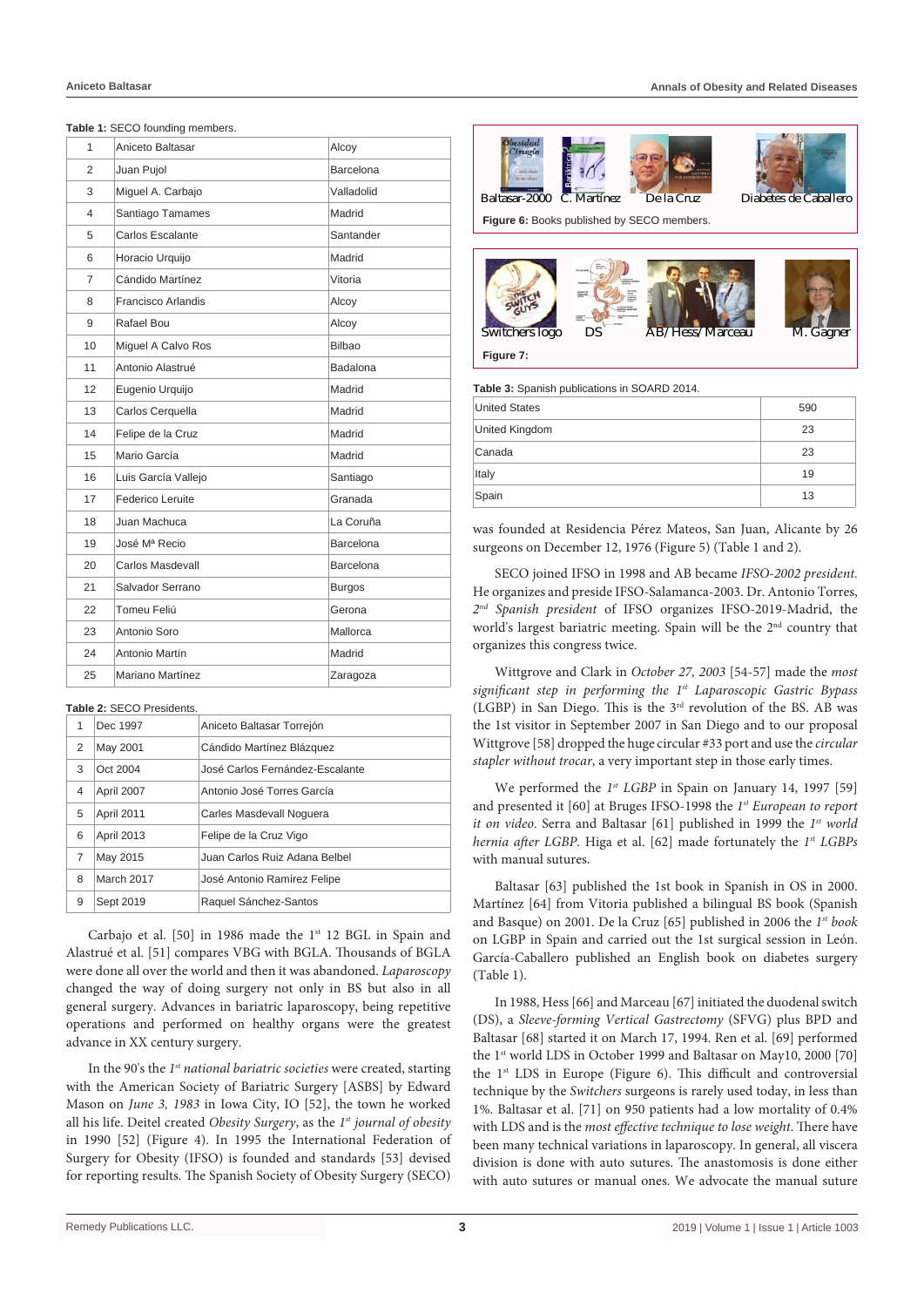| Argentina | 1              | Korea          |                |                                                                      | <b>MOTORS</b> 1 |             |
|-----------|----------------|----------------|----------------|----------------------------------------------------------------------|-----------------|-------------|
| Australia | $\overline{7}$ | Mexico         |                |                                                                      |                 |             |
| Austria   | 5              | New Zealand    | 2              |                                                                      |                 |             |
| Belgium   | 6              | Netherlands    | 3              | <b>OAGP</b><br>R. Rutledge                                           | <b>OAGBP</b>    | MA. Carbajo |
| Brazil    | 20             | Poland         | 4              | Figure 8:                                                            |                 |             |
| Canada    | 6              | Saudi Arabia   | 3              |                                                                      |                 |             |
| Chile     | 4              | Spain          | 31             |                                                                      |                 |             |
| France    | 2              | Sweden         |                |                                                                      |                 |             |
| Germany   | 3              | Switzerland    | 6              |                                                                      |                 |             |
| Greece    | 8              | Taiwan         |                |                                                                      |                 |             |
| Iceland   | 1              | Turkey         | $\overline{2}$ | A. Sánchez                                                           | <b>SADI</b>     | A. Torres   |
| Israel    | 6              | United Kingdom | 4              | Figure 9:                                                            |                 |             |
| Italy     | 20             | <b>USA</b>     | 84             | Carbajo et al. [79] performs since 2004 the lesser curvature reserve |                 |             |
|           |                | Total          | 250            | without gastric resection, the one anastomosis OAGB, a GBP wi        |                 |             |

**Table 4:** Papers in obesity surgery by county, January - September 2005.

**Table 4:** Papers in obesity surgery by county, January - December 2006.

| Argentina             | 3  | Germany     | 10             | Russia         | 1   |
|-----------------------|----|-------------|----------------|----------------|-----|
| Australia             | 11 | Greece      | 12             | Saudi Arabia   | 2   |
| Austria               | 13 | Israel      | 10             | Singapore      | 2   |
| Belgium               | 12 | Italy       | 25             | Spain          | 33  |
| Brazil                | 27 | Korea       | 3              | Sweden         | 5   |
| Canada                | 8  | Kuwait      | 1              | Switzerland    | 12  |
| Chile                 | 5  | Lebanon     | $\overline{2}$ | Taiwan         | 7   |
| China                 | 3  | Mexico      | 2              | Turkey         | 3   |
| Cyprus                | 1  | New Zealand | 4              | United Kingdom | 7   |
| <b>Czech Republic</b> | 2  | Netherlands | 9              | <b>USA</b>     | 106 |
| Finland               | 1  | Poland      | 5              |                |     |
| France                | 24 | Portugal    | 3              | Total          | 374 |

starting always with the *sliding*, *self-locking sliding knot of Serra* - Baltasar [72,73].

SECO members reported BS surgeries in the early years of OS and SOARD. Spain was the *2nd country* with the highest number of publications after the USA in 2005 and 2006 and in 2013 was the  $5<sup>th</sup>$  country with the highest number of publications in SOARD. SECO members have been very active publishing in OS and SOARD (Figure 6 and 7) (Tables 3, 4). Among the SECO founding members there has been a high bibliographic volume (Alcoy-124, Carbajo-76, Belvitge-38, Alastrué-30, Martín-Duce-27, Martínez C.-22, Ballesta-9, Zaragoza-5). In 2003 SECO made the Salamanca Declaration on BS [74].

*Laparoscopic Sleeve-forming gastrectomy* (LSFG), the restriction part of DS, was so described by several authors in 2005. Baltasar LSFG [75], according to Ahmad [76] is the *61st most cited article in all the bariatric literature*. Angrisani et al. [77] claims that the LSFG is today the most commonly performed operation in the world.

We start the gastrectomy at the pylorus and suture the gastric anterior and posterior serosa, covering the staples, to prevent rotation of the sleeve and avoid leaks.

Rutledge described 1,274 cases of mini-gastric bypass in 2001 [78] and Spanish authors have developed two popular techniques.



Carbajo et al. [79] performs since 2004 the *lesser curvature reservoir without gastric resection, the one anastomosis* OAGB, a GBP with latero-lateral diversion to an intestinal loop. He presented more than 3,500 cases at the 1919s World Congress in Valladolid and is today the faster growing technique in the world (Figure 8). Sánchez and Torres [80] at Madrid Clinic Hospital, describe in 2005 the *one anastomosis* DS or SADI in English. There is gastric resection in the form of SFG and the BPD is done end-to-side at the Duodenum (D1). The operation is becoming very popular all over the world. Currently they have more than 350 cases (Figure 9). BS at Barcelona Bellvitge hospital has organized 16 consecutive bariatric courses and Torres/ Sánchez another 16 annual courses at Madrid Clinic Hospital.

We founded *BMI-Latina Journal* (Iberoamerican Bariatric and Metabolic) www.bmilatina.com in 2011 as an a online magazine published in Spanish, English and Portuguese. Adopted by SECO in 2015, it should play a valuable role in Spanish and Portuguese speaking BS societies but since 2015 only the abstract is published in English, and that may restrict its dissemination.

In 2009, Scopinaro, Melissas, Fried and AB create the IFSO European Chapter of the Centers of Excellence Program (ECEP). Currently, several Spanish centers and surgeons use this prestigious quality control program.

SECO members have participated in numerous local, regional, national, and international meetings and congresses, especially in Latin American societies where SECO has always been very kindly well received. In May 1998 we organized a table at the meeting of the prestigious course of Prof. Moreno González, with Drs. Cowan, Fobi, Scopinaro, Clark and F.de la Cruz.

In 2003, AB inaugurated the Spring (NYC) and fall (Chicago) two keynote lectures at the American Congress of Surgery with on DS.

AB received the *IFSO-Lifetime Membership Award* in June 2011 and was a finalist for the prestigious ASMBS-*Outstanding Achievement Award* at the ASMBS meeting in Orlando, Florida (Figure 4).

## **Diabetes Surgery**

Part of the BS is dedicated to diabetes as metabolic surgery. Baltasar et al. [80] publishes a successful 1<sup>st</sup> intervention in 2004 BPDwithout-SFG.

Resa and Solano [81,82] describe 65 cases of gastro-ileal bypass as the simplest, quickest and safest technique we know for treating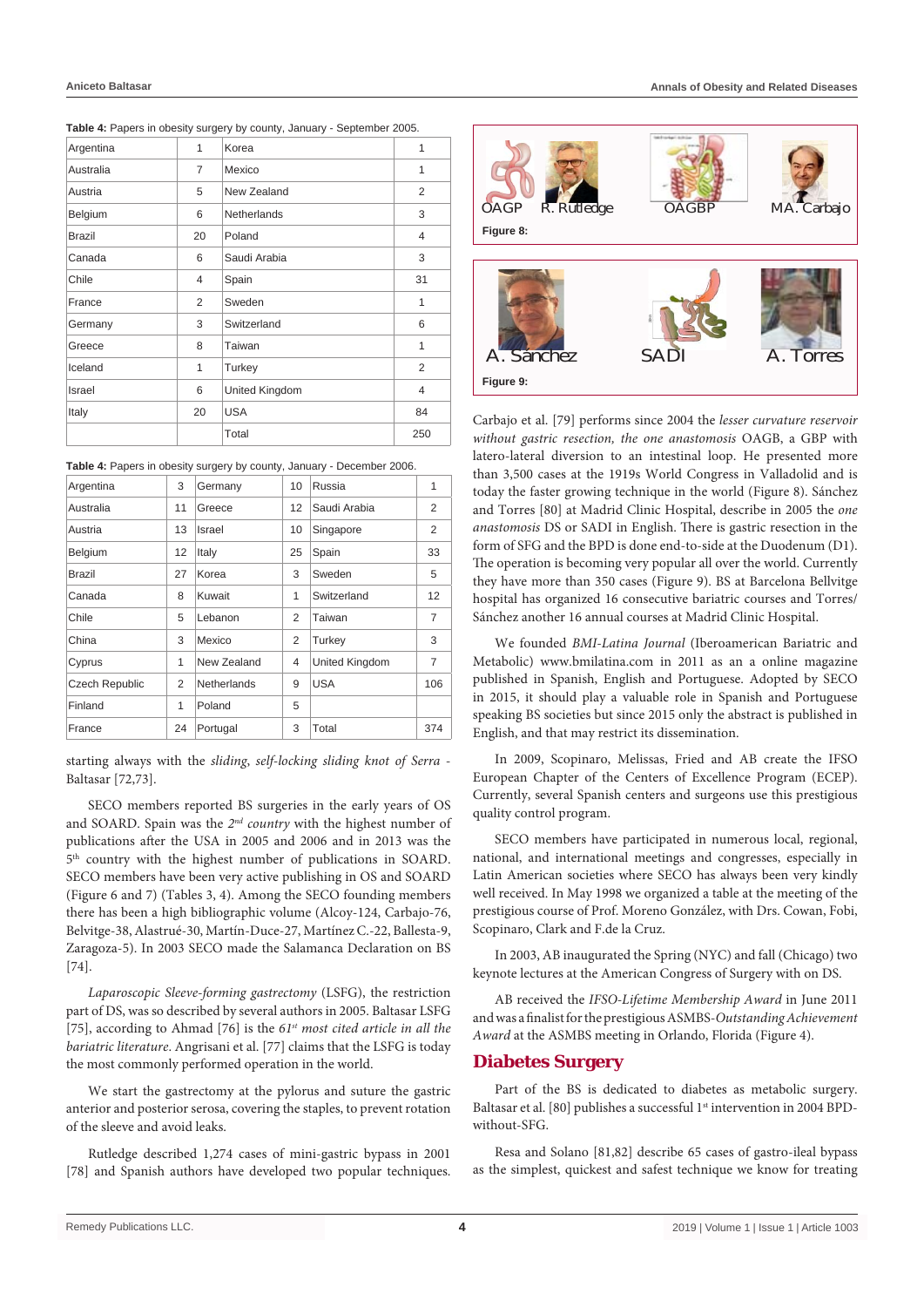

obesity. And then Resa [83] again publishes 1512 more cases. Alhambra et al. [84], Vidal [85], Vilarrasa et al. [86], García et al. [87], Cruz et al. [88] and Torres et al. [89] have published on the same subject.

## **Laparoscopic OS in Children and Adolescents (ABS)**

OS is increasingly used in children. Baltasar [90,91] published the 1st national SFG in 2004 on a 10-year-old boy with excellent results 10 years later. Carbajo et al. [92] has a case with 5 years follow-up and then in 2019 again [93] reports the more extensive experience in CLONA with 39 patients treated with OAGBP with excellent results.

Vilallonga et al. [94] reports that the overweight rate in 4 to 24 years-old children has increased by approximately 10% in the last 20 years. It is estimated that today, 20% of boys and teenagers and 15% of girls are overweight.

# **Robotics Bariatric Surgery**

Cadiere and Favretti performed the world's 1<sup>st</sup> robotic bariatric operation at a distance in 1998. Diez and Blázquez perform the first 12 robotic Spanish bariatric surgeries in Vitoria-2013. Vilallonga (1<sup>st</sup> accredited robotics surgeon in Spain) and Fort from 2010 in the Hospital Vall d´Hebron in Barcelona develop robotic surgery [94] and performed more than 540 cases with the da Vinci (Figure 10) Surgical System<sup>®</sup> (Intuitive Surgical, Sunnyvale, CA) at the beginning with GV and them DG robotics [95].

Morales [96] perform in Seville the complex single port surgery of since 2012 and today lead the European surgery [97].

A. Lacy initiated AIS-Channel as a pioneering worldwide on-line TV transmission and made the 1st BS remote operation by cellphone G5 from Barcelona Clinic Hospital on April 14, 2019 at the WORLD-VIDEO Forum Barcelona-2019.

## **Surgeries Performed in Spain 2018**

1<sup>st</sup> -Surgeries: 5.952; 2<sup>nd</sup>- Revision: 343:

Total Complications: LGBP-3.7% and LSFG-3.6%; LGBP-Leaks-1.2%, Bleeding-2.3%, PET-0.1%

Re-op: 2.3% Exitus-0.1% and in SFG-Leaks-1.5%, Bleeding-1.9%

PET: 0.1% 2.1%

Deaths: 0.1%

Extraordinary good results!

Private centers report multiple operations over the years with different techniques: Valladolid-4.255, Teknon-3.000, De la Cruz-2.493, Zaragoza-2.649, Alcoy-1.729.

We should publish all serious complications such as malnutrition [97,98], leaks [98-100], total gastrectomy's [101], liver failure [102-105], stapling of the bougie [106], emergency tracheostomy[107] and mistakes as the Journal of Negatives or Non-Positive Results (JNNPR) [108], since it is more likely to learn from negative results than positive ones.

BS is performed in public centers in all regions of Spain with very low leakage and complication rates. But... it is not yet performed on an outpatient basis.

If OM is an epidemic pathology and if CB is the best solution, it should be accessible to more subjects. Duncan [109] performs ambulatory BS, and this will be the 4<sup>th</sup> great bariatric revolution. His A-team uses 2 operating rooms, 2 anesthesiologist nurses, 2 scrub nurses and an operating room technician as an assistant. Operative times of 22. The surgeon passes to OR-2 with the patient already anesthetized. He changes gloves and do 5 patients in total in the morning. In the afternoon, surgeon-B operates while team-A have consultations. Total 10 patients per day. 50 cases per week, 2, 2000 cases per year. No overnight stay. All morning patients are discharged before 14 h. There is no hospitalization.

## **References**

- 1. Henrikson V. Kantunn farms resektion for svaras som terapi mot fett sot? Nordisk Medicin. 1952;47:744.
- 2. [Kremen AJ, Linner JH, Nelson CH. An experimental evaluation of the](https://www.ncbi.nlm.nih.gov/pubmed/13198079)  [nutritional importance of proximal and distal small intestine. Ann Surg.](https://www.ncbi.nlm.nih.gov/pubmed/13198079)  [1954;140\(3\):439-48.](https://www.ncbi.nlm.nih.gov/pubmed/13198079)
- 3. [Payne JH, de Wind L, Schab CE, Kern WH. Surgical treatment of morbid](https://www.ncbi.nlm.nih.gov/pubmed/4696715)  [obesity. Sixteen years of experience. Arch Surg. 1973;106\(4\):431-7.](https://www.ncbi.nlm.nih.gov/pubmed/4696715)
- 4. [Scott HW, Law DH, Sandstead HH, Lanier VC, Younger RK. Jejunoileal](https://www.ncbi.nlm.nih.gov/pubmed/5445664)  [shunt in surgical treatment of morbid obesity. Ann Surg. 1970;171\(5\):770-](https://www.ncbi.nlm.nih.gov/pubmed/5445664)  $82$
- 5. [Buchwald H, Williams SE, Matts JP, Nguyen PA, Boen JR. Overall](https://www.ncbi.nlm.nih.gov/pubmed/12229939)  [mortality in the program of the surgical control of the hyperlipidemias](https://www.ncbi.nlm.nih.gov/pubmed/12229939)  [\(POSCH\). J Am Coll Surg. 2002;195\(3\):327-31.](https://www.ncbi.nlm.nih.gov/pubmed/12229939)
- 6. Baltasar A, Marcote E, Bou R, Bengochea M, Arlandis F. Exclusión ileal parcial en la hiper colesterinemia. Apropósito de tres operaciones. Cir Esp. 1991;6:4475-8.
- 7. García Díaz S. Indicaciones del tratamiento quirúrgico en la obesidad mórbida. Rev Quir Española. 1975;2:165-72.
- 8. García Díaz S, Pera C, Loscertales J. Trabajos originales. Estado actual del tratamiento de cirugía de la obesidad. Rev Esp Enf del A Digestivo. 1977;51:1-25.
- 9. García Díaz S, Pera C, Loscertales J. Avances en cirugía Barcelona. Editorial Salvat. 1979:209-24.
- 10. [Diaz SG, Fernandez SG. Medical and surgical indications for treatment of](https://www.ncbi.nlm.nih.gov/pubmed/7342473)  [morbid obesity. World J Surg. 1981;5\(6\):795-9.](https://www.ncbi.nlm.nih.gov/pubmed/7342473)
- 11. Baltasar A. Domínguez-Adame E. Inicios de la cirugía bariátrica y metabólica en España. Cir Esp. 2013;91:407-16.
- 12. [Buchwald H, Rucker RD. The History of Metabolic Surgery for Morbid](https://www.ncbi.nlm.nih.gov/pubmed/7043911)  [Obesity and a Commentary. World J Surg. 1981;5\(6\):781-7.](https://www.ncbi.nlm.nih.gov/pubmed/7043911)
- 13. [Mason EE, Ito C. Gastric bypass in obesity. Surg Clin North Am.](https://www.ncbi.nlm.nih.gov/pubmed/6073761)  [1967;47\(6\):1345-51.](https://www.ncbi.nlm.nih.gov/pubmed/6073761)
- 14. [Capella RF, Capella JF, Mandec H, Nath P. Vertical Banded Gastroplasty-](https://www.ncbi.nlm.nih.gov/pubmed/10775940)[Gastric Bypass: preliminary report. Obes Surg. 1991;1\(4\):389-95.](https://www.ncbi.nlm.nih.gov/pubmed/10775940)
- 15. [Alvarez-Cordero R, Aragon-Viruette E. Post-operative Complications in](https://www.ncbi.nlm.nih.gov/pubmed/10765170)  [a Series of Gastric Bypass Patients. Obes Surg. 1992;2\(1\):87-9.](https://www.ncbi.nlm.nih.gov/pubmed/10765170)
- 16. Fobi MAL. Why silastic ring vertical banded gastric bypass for treatment of obesity? Obes Surg. 1991;1:423-6.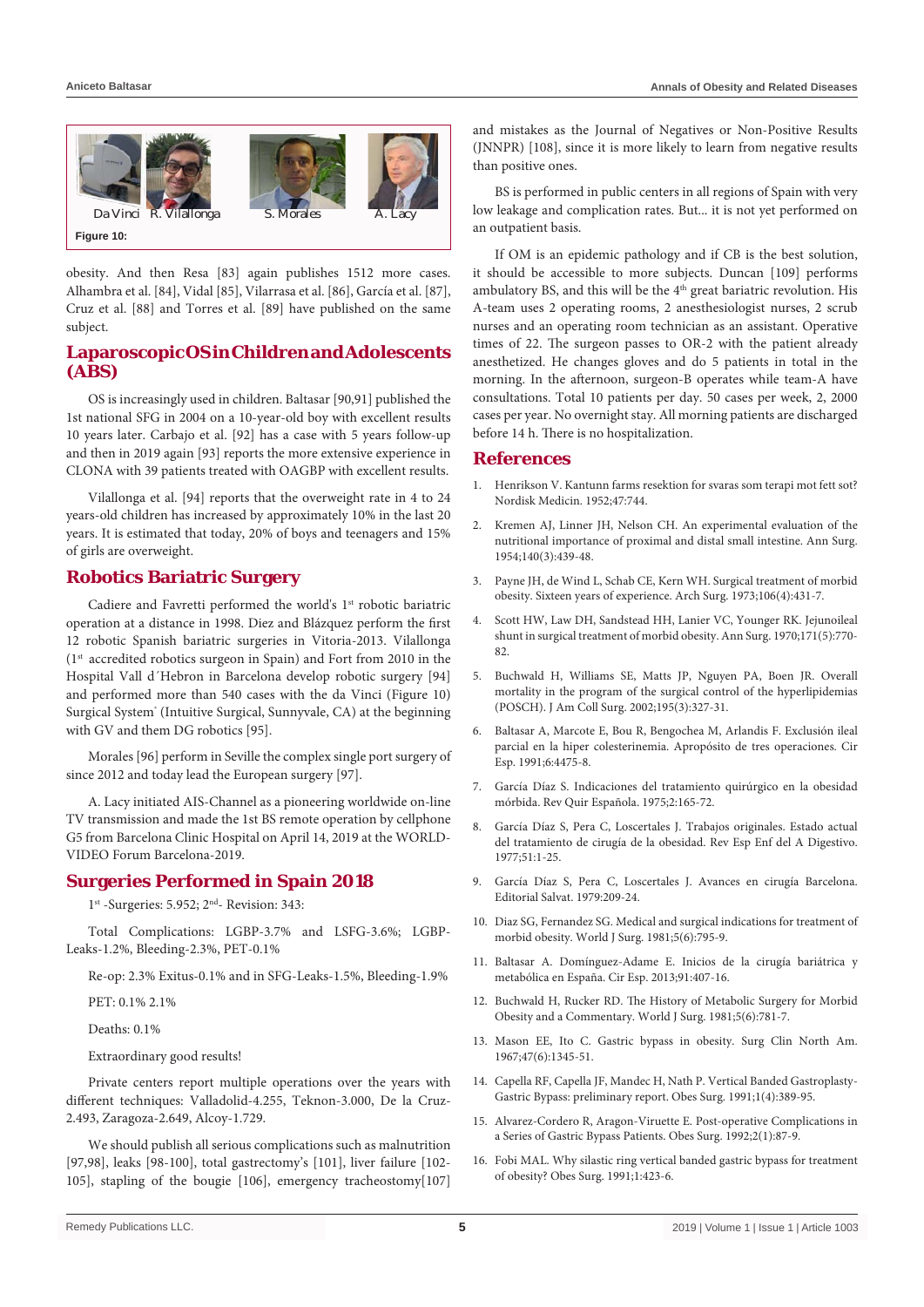- 17. Baltasar A, Del Río J, Bengochea A. Bypass gástrico en la obesidad mórbida. Revista clínica española. 1980;157:395-9.
- 18. Vara López R. Tratamiento quirúrgico de la obesidad. Real Academia de Medicina. Anales XCI. 1974.
- 19. De la Cruz Caro F. Mesa redonda sobre obesidad. Mayo. 1975.
- 20. Sitges Creus A, Laporte E. Tratamiento quirúrgico de la obesidad masiva. Práctica quirúrgica. 1982.
- 21. [Scopinaro N, Gianetta E, Civalleri D, Bonalumi U, Bachi V. Biliopancreatic](https://www.ncbi.nlm.nih.gov/pubmed/497645)  [bypass for obesity: II. Initial experience in man. Br J Surg. 1979;66\(9\):618-](https://www.ncbi.nlm.nih.gov/pubmed/497645) [20.](https://www.ncbi.nlm.nih.gov/pubmed/497645)
- 22. [Scopinaro N, Gianetta E, Civalleri D, Bonalumi U, Bachi V. Two years](https://www.ncbi.nlm.nih.gov/pubmed/7355830)  [of clinical experience with bilio-pancreatic bypass for obesity. Am J Clin](https://www.ncbi.nlm.nih.gov/pubmed/7355830)  [Nutr. 1980;33\(2 Suppl\):506-14.](https://www.ncbi.nlm.nih.gov/pubmed/7355830)
- 23. [Scopinaro N, Gianetta E, Civalleri D, Bonalumi U, Friedman D, Bachi](https://www.ncbi.nlm.nih.gov/pubmed/7309327)  [V. Partial and total biliopancreatic bypass in the surgical treatment of](https://www.ncbi.nlm.nih.gov/pubmed/7309327)  [obesity. Int J Obes. 1981;5\(4\):421-9.](https://www.ncbi.nlm.nih.gov/pubmed/7309327)
- 24. [Scopinaro N. Why the Operation I prefer is Biliopancreatic Diversion](https://www.ncbi.nlm.nih.gov/pubmed/10775931)  [\(BPD\). Obes Surg. 1991;1\(3\):307-9.](https://www.ncbi.nlm.nih.gov/pubmed/10775931)
- 25. [Sánchez C, Larrad N. Analysis of Weight Loss with the Biliopancreatic](https://www.ncbi.nlm.nih.gov/pubmed/11975222)  [Diversion of Larrad: Absolute Failures or Relative Successes? Obes Surg.](https://www.ncbi.nlm.nih.gov/pubmed/11975222)  [2002;12\(2\):249-52.](https://www.ncbi.nlm.nih.gov/pubmed/11975222)
- 26. [Larrad A, Sánchez C. Indicadores de calidad en cirugía bariátrica y](https://www.elsevier.es/es-revista-cirugia-espanola-36-pdf-S0009739X0472326X)  [criterios de éxito a largo plazo. Cir Esp. 2004;75\(5\):301-4.](https://www.elsevier.es/es-revista-cirugia-espanola-36-pdf-S0009739X0472326X)
- 27. [Larrad A, Sánchez C, Quadros P, Ramos GI, Moreno EB, García RR.](https://www.ncbi.nlm.nih.gov/pubmed/15527630)  [Course of Metabolic Syndrome following the Biliopancreatic Diversion](https://www.ncbi.nlm.nih.gov/pubmed/15527630)  [of Larrad. Obes Surg. 2004;14\(9\):1176-81.](https://www.ncbi.nlm.nih.gov/pubmed/15527630)
- 28. [Larrad A, Sánchez C, Cuadros P, Irene BL, Basilio ME. Short-, Mid- and](https://link.springer.com/article/10.1007/s11695-007-9035-0)  [Long-Term Results of Larrad Biliopancreatic Diversion. Obes Surg.](https://link.springer.com/article/10.1007/s11695-007-9035-0)  [2007;17\(2\):202-10.](https://link.springer.com/article/10.1007/s11695-007-9035-0)
- 29. [Guedea ME, Arribas del Amo D, Solanas JA, Marco CA, Bernadó AJ,](https://www.ncbi.nlm.nih.gov/pubmed/15318979)  [Rodrigo MA, et al. Results of bilio-pancreatic diversion after five years.](https://www.ncbi.nlm.nih.gov/pubmed/15318979)  [Obes Surg. 2004;14\(6\):766-72.](https://www.ncbi.nlm.nih.gov/pubmed/15318979)
- 30. [Gracia JA, Martinez M, Aguilella V, Elia M, Royo P. Postoperative](https://www.ncbi.nlm.nih.gov/pubmed/18098399)  [morbidity of biliopancreatic diversion depending on common limb](https://www.ncbi.nlm.nih.gov/pubmed/18098399)  [length. Obes Surg. 2007;17\(10\):1306-11.](https://www.ncbi.nlm.nih.gov/pubmed/18098399)
- 31. [Gracia JA, Martínez M, Elia M, Aguilella V, Royo P, Jiménez A, et al.](https://www.ncbi.nlm.nih.gov/pubmed/19002740)  [Obesity surgery results depending on technique performed: long-term](https://www.ncbi.nlm.nih.gov/pubmed/19002740)  [outcome. Obes Surg. 2009;19\(4\):432-8.](https://www.ncbi.nlm.nih.gov/pubmed/19002740)
- 32. [Gracia JA, Elia M, Aguilella V, Ramirez JM, Martínez J, Bielsa MA, et](https://www.ncbi.nlm.nih.gov/pubmed/21080097)  [al. Metabolic syndrome after bariatric surgery. Results depending on the](https://www.ncbi.nlm.nih.gov/pubmed/21080097)  [technique performed. Obes Surg. 2011;21\(2\):179-85.](https://www.ncbi.nlm.nih.gov/pubmed/21080097)
- 33. [Domínguez A, Olmedo F, Ingelmo A, Gómez M, Escalante C. Bypass](https://www.elsevier.es/en-revista-cirugia-espanola-36-articulo-bypass-biliopancreatico-S0009739X04723131)  [bilio-pancreático. Cir Esp. 2004;75:251-6.](https://www.elsevier.es/en-revista-cirugia-espanola-36-articulo-bypass-biliopancreatico-S0009739X04723131)
- 34. [Palomar R, Fernández G, Domínguez A, López M, Olmedo F, Martín AL,](https://www.ncbi.nlm.nih.gov/pubmed/15978149)  [et al. Effects of Weight Loss after Biliopancreatic Diversion on Metabolism](https://www.ncbi.nlm.nih.gov/pubmed/15978149)  [and Cardiovascular Profile. Obes Surg. 2005;15\(6\):794-8.](https://www.ncbi.nlm.nih.gov/pubmed/15978149)
- 35. [Mason EE. Vertical banded gastroplasty for obesity. Arch Surg.](https://www.ncbi.nlm.nih.gov/pubmed/7073493)  [1982;117\(5\):701-6.](https://www.ncbi.nlm.nih.gov/pubmed/7073493)
- 36. Baltasar A. JJ Soriano más moral que el alcoyano. RTVE Vivir cada día.
- 37. Laporte E, Badosa F, Masdevall C. La gastro plastia para el tratamiento de la obesidad. Cir Esp. 1985;38:621-5.
- 38. [Baltasar A. Modified vertical gastroplasty. Technique with vertical division](https://europepmc.org/abstract/med/2741612)  [and serosal patch. Acta Chirurgica Scandinavica. 1989;155\(2\):107-12.](https://europepmc.org/abstract/med/2741612)
- 39. [MacLean LD, Rhode BM, Sampalis J, Forse RA. Results of the surgical](https://www.ncbi.nlm.nih.gov/pubmed/8418692)  [treatment of obesity. Am J Surg. 1993;165\(1\):155-60.](https://www.ncbi.nlm.nih.gov/pubmed/8418692)
- 40. Andreo L, Lasierra R, Baltasar A. Evaluación radiológica de la gastroplastia

vertical anillada. Radiología. 1988;30:303-8.

- 41. Alastrué A, Rull M, Casas D. Gastroplastia vertical anillada. Experiencia de un grupo multidisciplinario en 65 pacientes. Metodología y técnica quirúrgica. Resultados antropométricos. Cir Esp. 1991;50:50-58.
- 42. Alastrué A, Formiguera J, Rull M, Casas D, Escudero LE, Del Moral Pet. Cirugía bariátrica: gastroplastia vertical anillada. Obesidad mórbida y super obesidad. Resultados antropométricos. Complicaciones técnicas y reintervenciones a largo plazo. Rev Endocrinol. 1992;38:365-75.
- 43. [del Amo DA, Díez MM, Guedea ME, Diago VA. Vertical banded](https://www.ncbi.nlm.nih.gov/pubmed/15130234)  [gastroplasty: Is it a durable operation for morbid obesity? Obes Surg.](https://www.ncbi.nlm.nih.gov/pubmed/15130234)  [2004;14\(4\):536-8.](https://www.ncbi.nlm.nih.gov/pubmed/15130234)
- 44. Baltasar A, Tomás, Marcote. Cirugía bariátrica. Experiencia con 100 pacientes operados. Cir Esp. 1991;50:271.
- 45. Baltasar A, Bou R, Del Río J. Cirugía bariátrica: resultados a largo plazo de la gastroplastia vertical anillada. Una esperanza frustrada? Cir Esp. 1997;62:175-9.
- 46. [Baltasar A, Bou R, Arlandis F, Martínez R, Serra C, Bengochea M, et](https://www.ncbi.nlm.nih.gov/pubmed/9562483)  [al. Vertical banded gastroplasty at more than five years. Obes Surg.](https://www.ncbi.nlm.nih.gov/pubmed/9562483)  [1998;8\(1\):29-34.](https://www.ncbi.nlm.nih.gov/pubmed/9562483)
- 47. [Belachew M, Legrand MJ, Defechereux TH, Burtheret MP, Jacquet N.](https://www.ncbi.nlm.nih.gov/pubmed/7831615)  [Laparoscopic adjustable silicone gastric banding in the treatment of](https://www.ncbi.nlm.nih.gov/pubmed/7831615)  [morbid obesity. Surg Endosc. 1994;8\(11\):1354-6.](https://www.ncbi.nlm.nih.gov/pubmed/7831615)
- 48. [Belachew M, Legrand M, Vincenti VV, Deffechereux T, Jourdan JL,](https://www.ncbi.nlm.nih.gov/pubmed/10733796)  [Monami B, et al. Laparoscopic Placement of Adjustable Silicone Gastric](https://www.ncbi.nlm.nih.gov/pubmed/10733796)  [Band in the Treatment of Morbid Obesity: How to Do It. Obes Surg.](https://www.ncbi.nlm.nih.gov/pubmed/10733796)  [1995;5\(1\):66-70.](https://www.ncbi.nlm.nih.gov/pubmed/10733796)
- 49. [Favretti F, Cadiere GB, Segato G, Bruyns G, Marchi F, Himpens J, et](https://link.springer.com/article/10.1381/096089295765557403)  [al. Laparoscopic Adjustable Silicone Gastric Banding: Technique and](https://link.springer.com/article/10.1381/096089295765557403)  [Results. Obesity Surgery. 1995;5\(4\):364-71.](https://link.springer.com/article/10.1381/096089295765557403)
- 50. [Carbajo MA, Martín JC, Blanco J. Banda ajustable por laparoscopia](https://www.elsevier.es/es-revista-cirugia-espanola-36-articulo-banda-ajustable-por-laparoscopia-lap-band--5297)  [\(Lapband\) en el tratamiento de la obesidad grave. Experiencia preliminary.](https://www.elsevier.es/es-revista-cirugia-espanola-36-articulo-banda-ajustable-por-laparoscopia-lap-band--5297)  [Cir Esp. 1998;63\(3\):185-8.](https://www.elsevier.es/es-revista-cirugia-espanola-36-articulo-banda-ajustable-por-laparoscopia-lap-band--5297)
- 51. Alastrué A, Rull M, Casas D. Evaluación de dos técnicas restrictivas en cirugía bariátrica. Gastroplastia vertical anillada (GVA) vs. bandeleta hinchable (Lapband). Valoración a los dos años. Cir Esp. 1996;60:181-7.
- 52. Scott HW. A tribute to Edward E Mason. The 1<sup>st</sup> Annual Edward E. [Mason Founders lecture. Obes Surg. 1991;1\(1\):13-19.](https://www.ncbi.nlm.nih.gov/pubmed/10715655)
- 53. Blommers T. The ASBS first nine years. Obes Surg. 1992;2:115-7.
- 54. Mason E, Amaral J, Cowan G, Deitel E. Standards for reporting results. Obes Surg. 1994;4:56-65.
- 55. [Wittgrove AC, Clark GW, Tremblay LJ. Laparoscopic gastric bypass,](https://www.ncbi.nlm.nih.gov/pubmed/10742801)  [Roux-en-Y: Preliminary report. Obes Surg. 1994;4\(4\):353-7.](https://www.ncbi.nlm.nih.gov/pubmed/10742801)
- 56. [Wittgrove AC, Clark GW. Laparoscopic Gastric Bypass, Roux-en-Y:](https://www.ncbi.nlm.nih.gov/pubmed/10731251)  [Experience of 27 Cases, with 3-18 Months Follow-up. Obes Surg.](https://www.ncbi.nlm.nih.gov/pubmed/10731251)  [1996;6\(1\):54-7.](https://www.ncbi.nlm.nih.gov/pubmed/10731251)
- 57. [Wittgrove AC, Clark GW, Schubert KR. Laparoscopic Gastric Bypass,](https://www.ncbi.nlm.nih.gov/pubmed/10729899)  [Roux-en-Y: Technique and Results in 75 Patients With 3-30 Months](https://www.ncbi.nlm.nih.gov/pubmed/10729899)  [Follow-up. Obes Surg. 1996;6\(6\):500-4.](https://www.ncbi.nlm.nih.gov/pubmed/10729899)
- 58. Wittgrove A. Laparoscopic gastric bypass. Circular stapler technique. In: Obesity Surgery: Principles and Practice. Pitombo C, Jones KB, Higa KD, Pareja JC, editors. Albany. New York: McGraw Hill. 2007;221-4.
- 59. Baltasar A, Bou R, Miró J, Serra C. Bypass gástrico por laparoscopia. Cir Esp. 2000;67:556-9.
- 60. Baltasar A, Bou R, Bengochea M. Lap Roux-Y gastric bypass. Obes Surg. 1998;8:393.
- 61. [Serra C, Baltasar A, Bou R, Miró J, Cipagauta LA. Internal hernias](https://www.ncbi.nlm.nih.gov/pubmed/10638480)  [and gastric perforation after laparoscopic gastric bypass. Obes Surg.](https://www.ncbi.nlm.nih.gov/pubmed/10638480)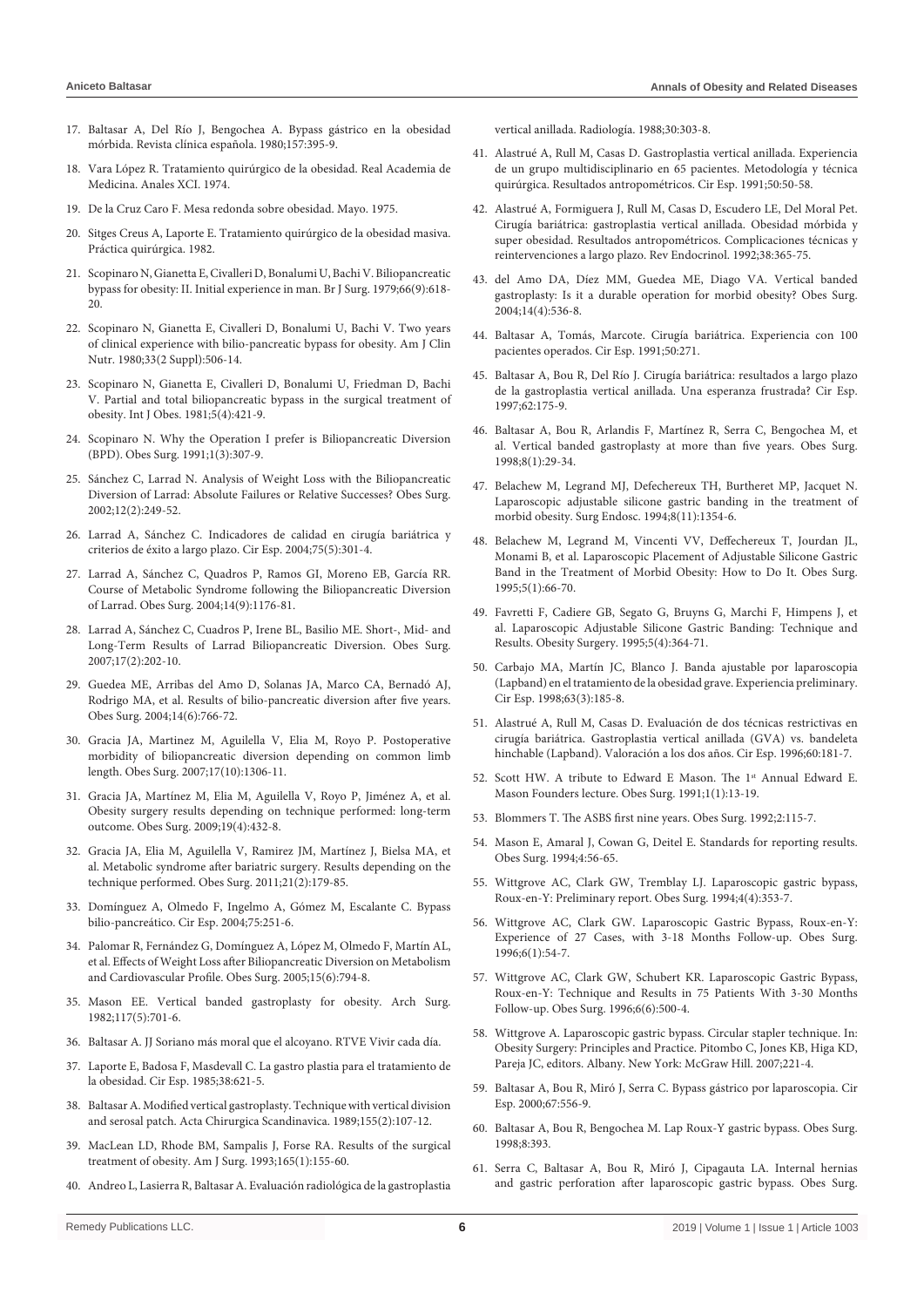[1999;9\(6\):546-9.](https://www.ncbi.nlm.nih.gov/pubmed/10638480)

- 62. [Higa KD, Boone KB, Ho T. Complications of the laparoscopic Roux](https://www.ncbi.nlm.nih.gov/pubmed/11175957)[en-Y gastric bypass: 1,040 patients-what have we learned? Obes Surg.](https://www.ncbi.nlm.nih.gov/pubmed/11175957)  [2000;10\(6\):509-13.](https://www.ncbi.nlm.nih.gov/pubmed/11175957)
- 63. [Baltasar A. Obesidad y cirugía. Cómo dejar de ser obeso. Libro de](https://books.google.co.in/books/about/Obesidad_y_cirug%C3%ADa.html?id=3XpacoK8H1sC&redir_esc=y)  [Editorial Arán. 2000.](https://books.google.co.in/books/about/Obesidad_y_cirug%C3%ADa.html?id=3XpacoK8H1sC&redir_esc=y)
- 64. Martínez C, Martínez G. Bypass gástrico laparoscópico. Vitoria. 2001.
- 65. [De la Cruz F, la Cruz JL. Bypass Gástrico por Laparoscopia. Laparoscopic](https://search.proquest.com/openview/4dfd311eaf3cd62ce200b880600787ad/1?pq-origsite=gscholar&cbl=55143)  [Gastric Bypass. Obes Surg. 2006;16\(1\):112.](https://search.proquest.com/openview/4dfd311eaf3cd62ce200b880600787ad/1?pq-origsite=gscholar&cbl=55143)
- 66. [Hess DS, Hess DW. Biliopancreatic diversion with a duodenal switch.](https://www.ncbi.nlm.nih.gov/pubmed/9678194)  [Obes Surg. 1998;8\(3\):267-82.](https://www.ncbi.nlm.nih.gov/pubmed/9678194)
- 67. [Marceau P, Biron S, Bourque RA, Potvin M, Hould FS, Simard S.](https://www.ncbi.nlm.nih.gov/pubmed/10757900)  [Biliopancreatic Diversion with a New Type of Gastrectomy. Obes Surg.](https://www.ncbi.nlm.nih.gov/pubmed/10757900)  [1993;3\(1\):29-35.](https://www.ncbi.nlm.nih.gov/pubmed/10757900)
- 68. [Baltasar M, Bou R, Cipagauta LA, Marcote E, Herrera GR, Chisbert JJ.](https://www.ncbi.nlm.nih.gov/pubmed/10733838)  [Hybrid bariatric surgery: Biliopancreatic diversion and duodenal switch.](https://www.ncbi.nlm.nih.gov/pubmed/10733838)  [Obes Surg. 1995;5\(4\):419-23.](https://www.ncbi.nlm.nih.gov/pubmed/10733838)
- 69. [Ren CJ, Patterson E, Gagner M. Early results of laparoscopic biliopancreatic](https://www.ncbi.nlm.nih.gov/pubmed/11175958)  [diversion with duodenal switch: a case series of 40 consecutive patients.](https://www.ncbi.nlm.nih.gov/pubmed/11175958)  [Obes Surg. 2000;10\(6\):514-23.](https://www.ncbi.nlm.nih.gov/pubmed/11175958)
- 70. Baltasar A, Bou R, Miró J. Avances en técnica quirúrgica. Cruce duodenal por laparoscopia en el tratamiento de la obesidad mórbida: técnica y estudio preliminar. Cir Esp. 2001;70:102-4.
- 71. [Baltasar A, Pérez N, Bou R, Bengochea M, Serra C. A switch to the](https://www.peertechz.com/articles/GJODMS-6-135.php)  [Duodenal Switch. Glob J Obes Diabetes Metab Syndr. 2019;6:1-9.](https://www.peertechz.com/articles/GJODMS-6-135.php)
- 72. [Serra C, Pérez N, Bou R, Baltasar A. Sliding Self-Locking First Stitch](https://www.ncbi.nlm.nih.gov/pubmed/25085221)  [and Aberdeen Knots in Suture Reinforcement with Omentoplasty of the](https://www.ncbi.nlm.nih.gov/pubmed/25085221)  [Laparoscopic Gastric Sleeve Staple line. Obes Surg. 2014;24\(10\):1739-40.](https://www.ncbi.nlm.nih.gov/pubmed/25085221)
- 73. [Baltasar A, Bou R, Serra R, Bengochea M, Pérez N. Use of self-locking](https://www.oatext.com/pdf/GOS-2-132.pdf)  [knots in running intestinal bariatric sutures. Glob Surg. 2015;2\(2\):100-1.](https://www.oatext.com/pdf/GOS-2-132.pdf)
- 74. [Recomendaciones de la SECO para la práctica de la cirugía bariátrica](https://www.elsevier.es/es-revista-cirugia-espanola-36-articulo-recomendaciones-seco-practica-cirugia-bariatrica-S0009739X04723283)  [\(Declaración de Salamanca\). Cir Esp. 2004;75\(5\):312-4.](https://www.elsevier.es/es-revista-cirugia-espanola-36-articulo-recomendaciones-seco-practica-cirugia-bariatrica-S0009739X04723283)
- 75. Baltasar A, Serra C, Pérez N, Bou R, Bengochea M, Ferri L. Laparoscopic sleeve gastrectomy: a multi-purpose bariatric operation. Obes Surg. 2005;15(8):1124-8.
- 76. [Ahmad SS, Ahmad SS, Kohl S, Ahmad S, Ahmed AR. The Hundred Most](https://www.ncbi.nlm.nih.gov/pubmed/25720513)  [Cited Articles in Bariatric Surgery. Obes Surg. 2015;25\(5\):900-9.](https://www.ncbi.nlm.nih.gov/pubmed/25720513)
- 77. [Angrisani L, Santonicola A, Iovino P, Vitiello A, Higa K, Himpens J, et](https://www.ncbi.nlm.nih.gov/pubmed/30121858)  [al. IFSO Worldwide Survey 2016: Primary, Endoluminal, and Revisional](https://www.ncbi.nlm.nih.gov/pubmed/30121858)  [Procedures. Obes Surg. 2018;28\(12\):3783-94.](https://www.ncbi.nlm.nih.gov/pubmed/30121858)
- 78. [Rutledge R. The mini-gastric bypass: experience with the first 1,274 cases.](https://www.ncbi.nlm.nih.gov/pubmed/11433900)  [Obes Surg. 2001;11\(3\):276-80.](https://www.ncbi.nlm.nih.gov/pubmed/11433900)
- 79. [Carbajo M, García-Caballero M, Toledano M, Osorio D, García-Lanza C,](https://www.ncbi.nlm.nih.gov/pubmed/15826476)  [Carmona JA. One anastomosis gastric bypass by laparoscopy: results of](https://www.ncbi.nlm.nih.gov/pubmed/15826476)  [the first 209 patients. Obes Surg. 2005;15\(3\):398-404.](https://www.ncbi.nlm.nih.gov/pubmed/15826476)
- 80. [Sánchez-Pernaute A, Rubio Herrera MA, Pérez-Aguirre E, García Pérez](https://www.ncbi.nlm.nih.gov/pubmed/18040751)  [JC, Cabrerizo L, Díez Valladares L, et al. Proximal Duodenal–Ileal End](https://www.ncbi.nlm.nih.gov/pubmed/18040751)[to-Side Bypass with Sleeve Gastrectomy: Proposed Technique. Obes Surg.](https://www.ncbi.nlm.nih.gov/pubmed/18040751)  [2007;17\(12\):1614-8.](https://www.ncbi.nlm.nih.gov/pubmed/18040751)
- 81. [Baltasar A. Historical note: First diabetes metabolic operation in Spain.](https://www.oatext.com/pdf/IOD-2-140.pdf)  [Integr Obesity Diabetes. 2015;2\(1\):180-2](https://www.oatext.com/pdf/IOD-2-140.pdf).
- 82. [Resa JJ, Solano J, Fatás JA, Blas JL, Monzón A, García A, et al. Laparoscopic](https://www.ncbi.nlm.nih.gov/pubmed/15072652)  [Biliopancreatic Diversion: Technical Aspects and Results of our Protocol.](https://www.ncbi.nlm.nih.gov/pubmed/15072652)  [Obes Surg. 2004;14\(3\):329-33.](https://www.ncbi.nlm.nih.gov/pubmed/15072652)
- 83. Resa J, Lagos J, Pérez A, Sabater M, Ferrando J, Sanjuan M, et al. Laparoscopic Gastro ileal Bypass with Single Anastomosis: Analysis of

the First 1512 Patients. Obesity Surgery. 2019;6:1976-81.

- 84. [Alhambra MR, Molina MJ, Prior MI, Manzano G, Calañas A, Gálvez MA.](https://www.ncbi.nlm.nih.gov/pubmed/28810850)  [Variations in diabetes remission rates after bariatric surgery in Spanish](https://www.ncbi.nlm.nih.gov/pubmed/28810850)  [adults according to the use of different diagnostic criteria for diabetes.](https://www.ncbi.nlm.nih.gov/pubmed/28810850)  [BMC Endocr Disord. 2017;17\(1\):51.](https://www.ncbi.nlm.nih.gov/pubmed/28810850)
- 85. [Vidal J, Ibarzabal A, Romero F, Delgado S, Momblán D, Flores L, et al.](https://www.ncbi.nlm.nih.gov/pubmed/18521701)  [Type 2 diabetes mellitus and the metabolic syndrome following sleeve](https://www.ncbi.nlm.nih.gov/pubmed/18521701)  [gastrectomy in severely obese subjects. Obes Surg. 2008;18\(9\):1077-82.](https://www.ncbi.nlm.nih.gov/pubmed/18521701)
- 86. [Vilarrasa N, Rubio MA, Miñambres I, Flores L, Caixàs A, Ciudin A, et al.](https://www.ncbi.nlm.nih.gov/pubmed/27709487)  [Long-term outcomes in patients with morbid obesity and Type 1 Diabetes](https://www.ncbi.nlm.nih.gov/pubmed/27709487)  [Undergoing Bariatric Surgery. Obes Surg. 2017;27\(4\):856-63.](https://www.ncbi.nlm.nih.gov/pubmed/27709487)
- 87. García M, Tinahones FG, Cohen R. McGraw-Hill Interamericana de España S.
- 88. [Cruz M, Rubio MA, Calle L. Remisión de diabetes mellitus tipo 2 a largo](https://eprints.ucm.es/44455/)  [plazo tras cirugía bariátrica Tesis. Hospital Clínico. 2017.](https://eprints.ucm.es/44455/)
- 89. [Torres AJ, Sánchez-Pernaute A, Rubio MA. Metabolic surgery for obesity:](https://www.ncbi.nlm.nih.gov/pubmed/24490225)  [a critical account. Endocrinol Nutr. 2013;60:36-8.](https://www.ncbi.nlm.nih.gov/pubmed/24490225)
- 90. [Baltasar A, Serra C, Bou R, Bengochea M, Andreo L. Sleeve Gastrectomy](http://drbaltasar.es/pdf/211.2008.02.EN Baltasar     BS. SG in a 10 years old child.OS (2008) 18.733%E2%80%93736. DOI 10.1007s11695-007-9328-3.pdf)  [in a 10-year-old Child. Obes Surg. 2008;18:733-6.](http://drbaltasar.es/pdf/211.2008.02.EN Baltasar       BS. SG in a 10 years old child.OS (2008) 18.733%E2%80%93736. DOI 10.1007s11695-007-9328-3.pdf)
- 91. Baltasar A. Nine years follow up of the 1st Adolescent Bariatric Surgery in Spain Nine years follow up of the 1st Adolescent Bariatric Surgery in Spain. J Obesity. 2017;3(1):26.
- 92. [Carbajo Caballero MA, Vázquez-Pelcastre R, Aparicio-Ponce R, Luque de](https://www.ncbi.nlm.nih.gov/pubmed/25929410)  [Leon E, Jimenez JM, Ortiz-Solorzano J, et al. 12-year old adolescent with](https://www.ncbi.nlm.nih.gov/pubmed/25929410)  [super morbid obesity, treated with laparoscopic one anastomosis gastric](https://www.ncbi.nlm.nih.gov/pubmed/25929410)  [bypass \(LOAGB/BAGUA\): A case report after 5-year follow-up. Nutr](https://www.ncbi.nlm.nih.gov/pubmed/25929410)  [Hosp. 2015;31\(5\):2327-32.](https://www.ncbi.nlm.nih.gov/pubmed/25929410)
- 93. [Carbajo MA, Gonzalez-Ramirez G, Jimenez JM, Luque-de-Leon E, Ortiz](https://www.ncbi.nlm.nih.gov/pubmed/31049849)[de-Solorzano J, Castro MJ, et al. A 5-Year Follow-up in Children and](https://www.ncbi.nlm.nih.gov/pubmed/31049849)  [Adolescents Undergoing One-Anastomosis Gastric Bypass \(OAGB\) at a](https://www.ncbi.nlm.nih.gov/pubmed/31049849)  [European IFSO Excellence Center \(EAC-BS\). Obes Surg. 2019.](https://www.ncbi.nlm.nih.gov/pubmed/31049849)
- 94. [Vilallonga R, Moreno Villares JM, Yeste Fernández D, Sánchez Santos](https://www.ncbi.nlm.nih.gov/pubmed/27752806)  [R, Casanueva Freijo F, Santolaya Ochando F, et al. Initial Approach to](https://www.ncbi.nlm.nih.gov/pubmed/27752806)  [Childhood Obesity in Spain. A Multisociety Expert Panel Assessment.](https://www.ncbi.nlm.nih.gov/pubmed/27752806)  [Obes Surg. 2017;27\(4\):997-1006.](https://www.ncbi.nlm.nih.gov/pubmed/27752806)
- 95. [Vilallonga R, Fort JM, Caubet E, Gonzalez O, Armengol M. Robotic Sleeve](https://www.ncbi.nlm.nih.gov/pubmed/23897216)  [Gastrectomy Versus Laparoscopic Sleeve Gastrectomy: a Comparative](https://www.ncbi.nlm.nih.gov/pubmed/23897216)  [Study with 200 Patients. Obes Surg. 2013;23\(10\):1501-7.](https://www.ncbi.nlm.nih.gov/pubmed/23897216)
- 96. [Morales S, Barranco A, Socas M, Alarcón I, Javier F. Bypass gástrico](https://www.elsevier.es/es-revista-cirugia-espanola-36-articulo-bypass-gastrico-por-puerto-unico-S0009739X12000449)  [por puerto único: detalles técnicos. De un nuevo abordaje. Cir Es.](https://www.elsevier.es/es-revista-cirugia-espanola-36-articulo-bypass-gastrico-por-puerto-unico-S0009739X12000449)  [2015;90\(6\):100-6.](https://www.elsevier.es/es-revista-cirugia-espanola-36-articulo-bypass-gastrico-por-puerto-unico-S0009739X12000449)
- 97. [Morales-Conde S, Peeters A, Meyer YM, Antoniou SA, Del Agua IA,](https://www.ncbi.nlm.nih.gov/pubmed/30771069)  [Arezzo A, et al. European association for endoscopic surgery \(EAES\)](https://www.ncbi.nlm.nih.gov/pubmed/30771069)  [consensus statement on single-incision endoscopic surgery. Surg Endosc.](https://www.ncbi.nlm.nih.gov/pubmed/30771069)  [2019;33\(4\):996-1019.](https://www.ncbi.nlm.nih.gov/pubmed/30771069)
- 98. Baltasar A, Bou R, Bengochea M, Serra C. Malnutrición calórico-proteica. Tres tipos de alargamiento de asa común. BMI-Latina. 2011;5:96-7.
- 99. [Baltasar A, Bou R, Bengochea M. Fatal perforations in laparoscopic](https://www.ncbi.nlm.nih.gov/pubmed/20176511)  [bowel lengthening operations for malnutrition. Surg Obes Relat Dis.](https://www.ncbi.nlm.nih.gov/pubmed/20176511)  [2010;6\(5\):572-4.](https://www.ncbi.nlm.nih.gov/pubmed/20176511)
- 100.[Bueno J, Pérez N, Serra C, Bou R, Miró J, Baltasar A. Fistula pancreato](https://www.elsevier.es/es-revista-cirugia-espanola-36-articulo-fistula-pancreatocutanea-secundaria-pancreatitis-postoperatoria-S0009739X04789605)[cutánea secundaria a pancreatitis postoperatoria tras cruce duodenal](https://www.elsevier.es/es-revista-cirugia-espanola-36-articulo-fistula-pancreatocutanea-secundaria-pancreatitis-postoperatoria-S0009739X04789605)  [laparoscópico. Cir Esp. 2004;76\(3\):184-6.](https://www.elsevier.es/es-revista-cirugia-espanola-36-articulo-fistula-pancreatocutanea-secundaria-pancreatitis-postoperatoria-S0009739X04789605)
- 101.[Serra C, Baltasar A, Andreo L, Pérez N, Bou R, Bengochea M, et al.](https://www.ncbi.nlm.nih.gov/pubmed/17894143)  [Treatment of Gastric Leaks with Coated Self-expanding Stents after](https://www.ncbi.nlm.nih.gov/pubmed/17894143)  [Sleeve Gastrectomy. Obes Surg. 2007;17\(7\):866-72.](https://www.ncbi.nlm.nih.gov/pubmed/17894143)
- 102.[Serra C, Baltasar A, Pérez N, Bou R, Bengochea M. Total Gastrectomy](https://www.ncbi.nlm.nih.gov/pubmed/16901364)  [for Complications of the Duodenal Switch, with Reversal. Obes Surg.](https://www.ncbi.nlm.nih.gov/pubmed/16901364)